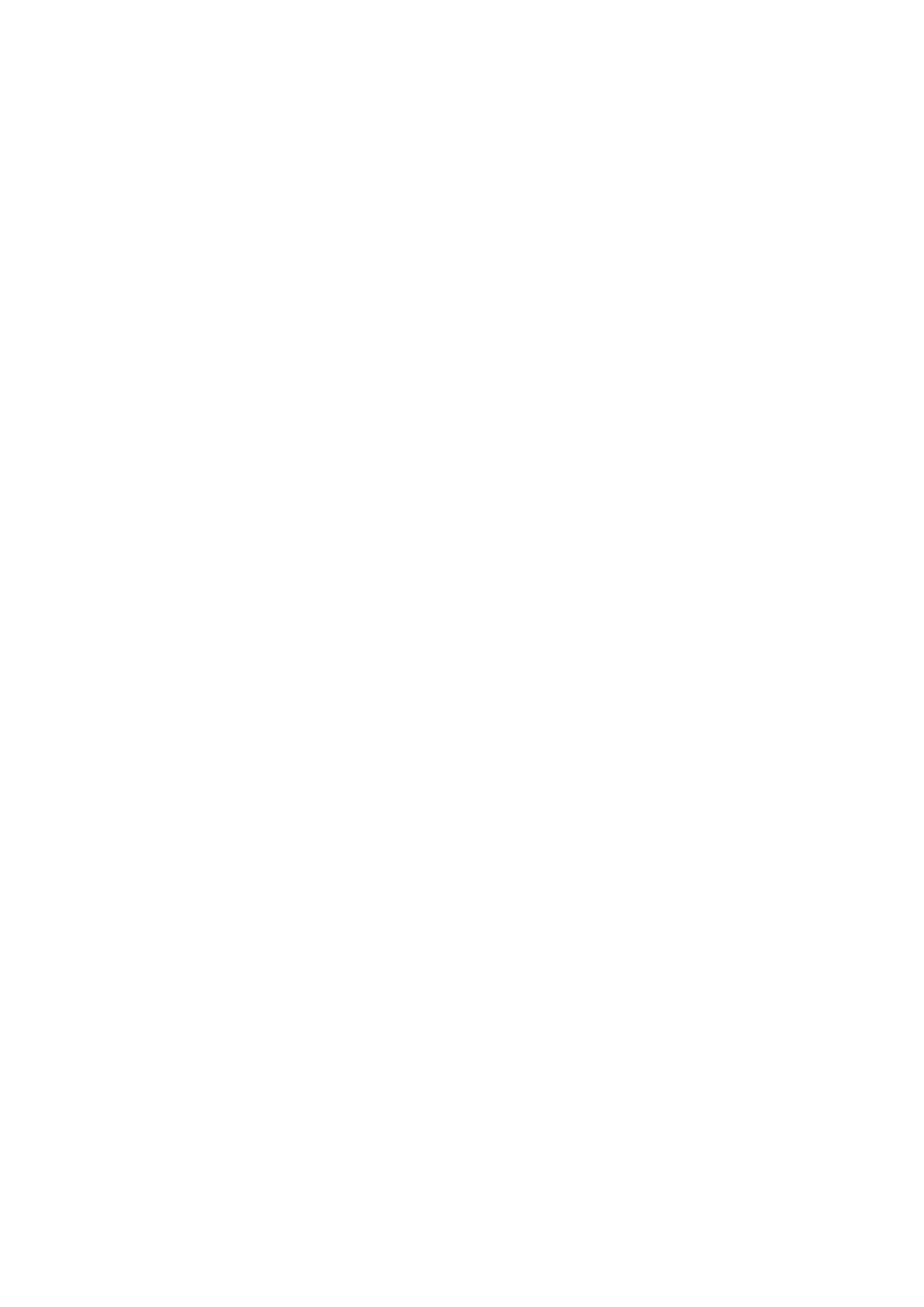Rules for the issue of Factory Production Control (FPC) certification according to Regulation (EU) no. 305/2011 relating to Construction Products (Annex V point 1.3 – System of assessment and verification of constancy of p

# **CONTENTS**

| CHAPTER 2 - REFERENCE STANDARDS / GENERAL REQUIREMENTS FOR THE CERTIFICATION OF THE FPC                               |  |
|-----------------------------------------------------------------------------------------------------------------------|--|
|                                                                                                                       |  |
| $2.1 -$                                                                                                               |  |
| $2.2 -$                                                                                                               |  |
|                                                                                                                       |  |
|                                                                                                                       |  |
|                                                                                                                       |  |
|                                                                                                                       |  |
|                                                                                                                       |  |
|                                                                                                                       |  |
|                                                                                                                       |  |
|                                                                                                                       |  |
|                                                                                                                       |  |
|                                                                                                                       |  |
|                                                                                                                       |  |
| Maintenance of certification for products subject to system of assessment and verification of constancy of<br>$4.2 -$ |  |
|                                                                                                                       |  |
|                                                                                                                       |  |
|                                                                                                                       |  |
| $5.2 -$                                                                                                               |  |
|                                                                                                                       |  |
|                                                                                                                       |  |
|                                                                                                                       |  |
|                                                                                                                       |  |
|                                                                                                                       |  |
|                                                                                                                       |  |
|                                                                                                                       |  |
|                                                                                                                       |  |
|                                                                                                                       |  |
|                                                                                                                       |  |
| $9.1 -$                                                                                                               |  |
|                                                                                                                       |  |
|                                                                                                                       |  |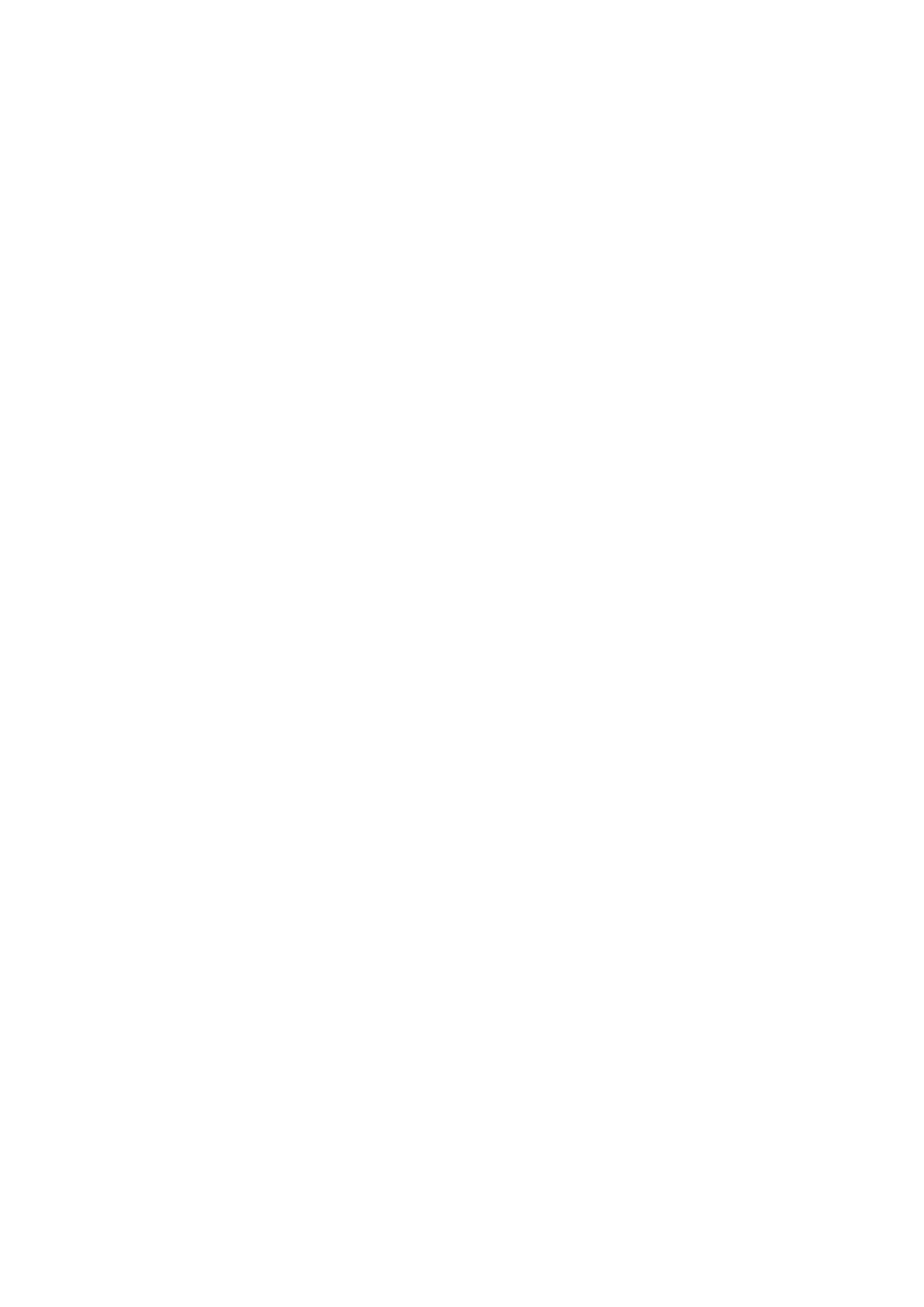# **CHAPTER 1 - GENERAL**

### **1.1 - Purpose and scope**

These rules establish the procedures applied by RINA for issuing factory production control certification for the purpose of CE marking, pursuant to Regulation (EU) no. 305/2011 (hereinafter known as the CPR Regulation) concerning construction products.

The CPR Regulation applies to those construction products that are required to guarantee compliance with one or more basic requirements for construction works in which they are incorporated.

The certificate of conformity issued by RINA refers to factory production control of a single product defined by an applicable harmonised standard, production site, essential characteristics and intended use.

As well as the procedures for issuing certification, this document describes how to request, obtain, maintain and use said certification, as well as its duration and possible suspension or withdrawal.

For any issues not covered in this document, reference should be made to "GENERAL CONTRACT CONDITIONS GOVERNING SYSTEM, PRODUCT AND STAFF CERTIFICATION" which can be downloaded at www.rina.org.

Certification is open to all producers and does not depend on whether they belong to an association or group.

A producer may request certification of factory production control for more than one product provided that a factory production control system compliant with the specific contents of the harmonised standards concerning the manufactured product/s is adopted for each.

# **1.2 - Definitions**

**Construction product:** any product or kit which is produced and placed on the market for incorporation in a permanent manner in construction works or parts thereof and the performance of which has an effect on the performance of the construction works with respect to the basic requirements for construction works.

**Kit:** a construction product placed on the market by a single manufacturer as a set of at least two separate components that need to be put together to be incorporated in the construction works.

**Construction works**: buildings and civil engineering works.

**Factory Production Control (hereinafter known as "FPC"):** permanent and documented internal control of factory production, in compliance with the pertinent harmonised technical specifications.

**Manufacturer's declaration of performance:**  document which must be drawn up when such a product is placed on the market when a construction product is covered by a harmonised standard; the manufacturer shall assume responsibility for the conformity of the construction product with such declared performance.

**Making available on the market:** any supply of a construction product for distribution or use on the Union market in the course of a commercial activity, whether in return for payment or free of charge.

**Placing on the market:** the first making available of a construction product on the Union market.

**Harmonised technical specifications:** means harmonised standards and European Assessment Documents.

**Harmonised standard:** means a standard adopted by one of the European standardisation bodies listed in Annex I to Directive 98/34/EC, on the basis of a request issued by the Commission, in accordance with Article 6 of that Directive.

**CE marking:** the "CE mark" is the standardised marking by affixing which the manufacturers indicate that they take responsibility for the conformity of the construction product with the declared performance as well as the compliance with all applicable requirements laid down in CPR Regulation and in other relevant Union harmonisation legislation providing for its affixing. Article 9 of CPR Regulation and the applicable harmonised standard establish the methods of applying the marking, including the required accompanying information.

**Manufacturer:** any natural or legal person who manufactures a construction product or who has such a product designed or manufactured, and markets that product under his name or trademark.

**Essential characteristics:** those characteristics of the construction product which relate to the basic requirements for construction works.

**Performance of a construction product:** the performance related to the relevant essential characteristics, expressed by level or class, or in a description.

**Product-type:** the set of representative performance levels or classes of a construction product, in relation to its essential characteristics, produced using a given combination of raw materials or other elements in a specific production process.

**Type Testing:** tests performed to assessment and verification of constancy of performance of the product respect to the basic requirements for construction works of the CPR Regulation; the type testing are defined in the harmonised standards; for a determined product, the type testing to perform depend on the compulsory requirements concerning the product in question, on its intended use, on market requests, and on the design requirements of a determined product.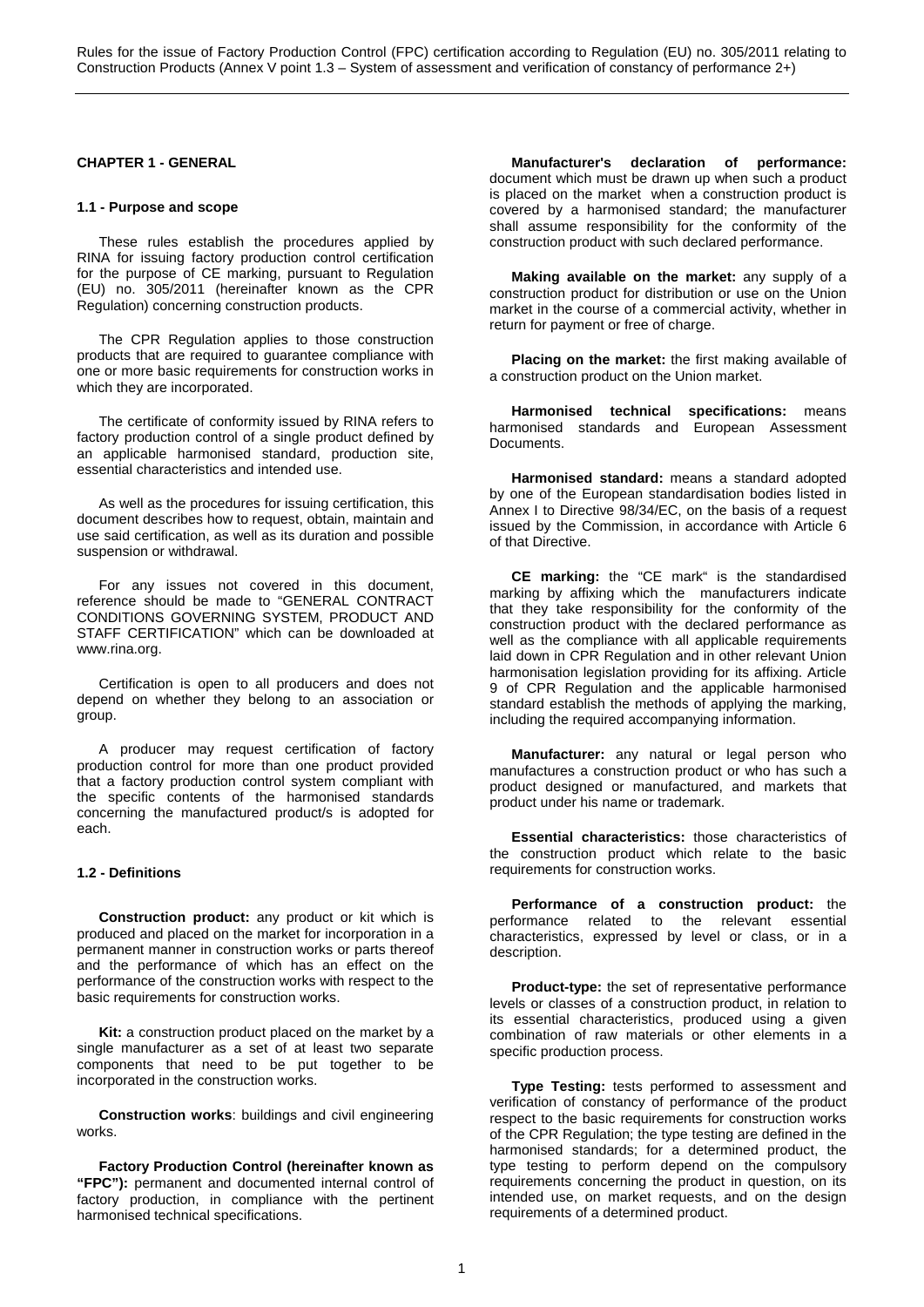**Basic requirements for construction works:** the basic requirements for construction works applicable to the works and capable of affecting the technical characteristics of a product and described in detail in Annex 1 of the CPR Regulation, are:

- 1. mechanical resistance and stability,
- 2. safety in case of fire,
- 3. hygiene, health and the environment,
- 4. safety and accessibility in use,
- 5. protection against noise,
- 6. energy economy and heat retention,
- 7. sustainable use of natural resources.

**System of assessment and verification of constancy of performance:** this is the assessment and verification of constancy of performance procedure, pursuant to the CPR Regulation, applied for CE marking of a product identified in the relative harmonised standard.

For all other terminology used in these rules, reference is made to standards UNI CEI EN ISO/IEC 17000, UNI CEI EN ISO/IEC 17020, UNI CEI EN ISO/IEC 17021, UNI CEI EN ISO/IEC 17065.

## **CHAPTER 2 - REFERENCE STANDARDS / GENERAL REQUIREMENTS FOR THE CERTIFICATION OF THE FPC FOR THE PRODUCT SUBJECT TO CE MARKING**

## **2.1 - Reference legislation**

These rules have been drawn up bearing in mind the following reference provisions:

- Regulation (EU) No. 305/2011;
- Specific harmonised and supporting standards for the product subject to certification;
- Other sectorial documents (Legislative mandates, EU Commission Guidelines, etc.).

## **2.2 - General requirements for the issue of certification**

For the products subject to certification, the Producer must implement an FPC that is capable of satisfying and maintaining the requirements of the reference legislation.

Additionally, an FPC is considered compliant and completely operative when:

- the objectives and processes for obtaining results compliant with specific requirements for each product have been defined, also as regards its origin and intended use;
- processes and products suitable for guaranteeing conformity of the declared essential product characteristics/requirements have been monitored, measured/tested and recorded;
- it has been fully implemented and its effectiveness can be demonstrated;
- the records of the checks/tests/controls performed on the product during the production process phases (even if outsourced) are available;
- integrations have been specified or exclusions have been justified in the sphere of application (with respect to the contents of the reference standards), and the reasons why such exclusions do not affect product quality have been illustrated.

### **CHAPTER 3 - ISSUE OF CERTIFICATION**

### **3.1 - Informative questionnaire**

Producers wishing to obtain factory production control certification must provide RINA with the essential information for each specific product subject to certification by filling in all the sections of the relative "Informative Questionnaire" and sending it to RINA which will then draw up an offer.

In particular, the following information is required:

- producer information;
- product typology (description, trade name, etc.);
- intended use;
- reference provisions (reference harmonised standard, national legislation, etc.) and system of assessment and verification of constancy of performance required;
- number of production sites and the relative activities performed there, as well as the site/s from which the raw materials are picked, if applicable;
- possession of any certificates relative to the producer's quality management system (e.g.: ISO 9001).

This information is required in order to verify the application of certain requirements of the applicable standards in advance.

On the basis of this information, RINA formulates a specific offer.

## **3.2 - Certification request**

If the applicant producer (hereinafter also known as the "organisation") accepts RINA's offer, it formalises the certification request by sending RINA the relative form "Certification request".

Upon receipt of the certification request, RINA sends the organisation written acceptance of the request and communicates the name of the reference person for the certification procedure and that of the technician appointed to perform the documents review.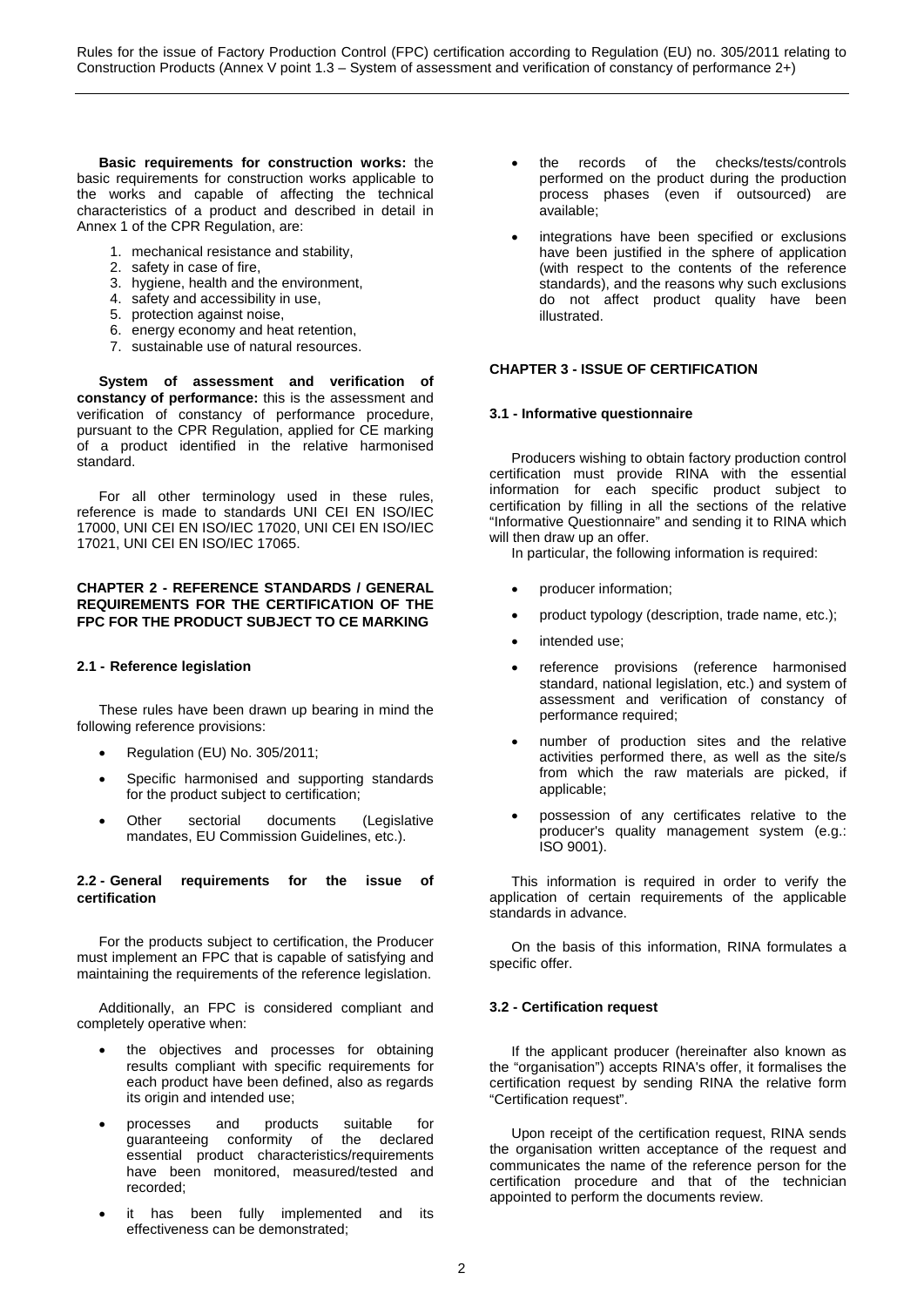The organisation may object to the appointment of the above persons, justifying its reasons.

The organisation's request, which makes specific mention of these rules, and its acceptance by RINA, contractually formalise the relationship between RINA and the organisation, and the applicability of these rules.

The agreement signed by RINA and the organisation comprises:

- the documents review as per Section 3.4;
- the certification audit and, possibly, issue of certification;
- the subsequent periodic surveillance activities as per Chapter 4.
- any additional services specified in the offer.

The contract may be changed, on agreement by the parties, if the conditions according to which RINA drew up its initial offer were to significantly change over time.

## **3.3 - Technical documentation provided by the producer**

Together with the certification request, or at a later stage, the organisation must send RINA the following documents:

- (a) FPC manual adopted with detailed description of the products involved in the certification process, list of essential product characteristics/ requirements applicable to the product, list of technical and supporting applicable supporting specifications;
- (b) list of procedures/instructions concerning the FPC system adopted;
- (c) available test reports, records and certificates concerning the product;
- (d) inspection plan with minimum test frequencies;
- (e) technical documentation concerning procured materials (e.g.: documentation pertaining to raw materials, their origin and, if necessary, maps showing the quarrying site and plan, storage location, etc., if applicable);
- (f) technical documentation relative to the test equipment used;
- (g) additional documentation required by the reference standards;
- (h) Chamber of Commerce registration certificate or equivalent document. certifying the existence of the organisation and describing the activity it performs.

In particular, information must be provided about:

- any requirements of the reference standards that it deems and sufficiently justifies as being inapplicable or requiring interpretation or adaptation;
- any outsourced processes (required to manufacture a certain product that is determining

as regards the capacity of the product to satisfy applicable requirements);

RINA may, at its sole discretion, also ask to examine other documents which it deems necessary for the purposes of FPC certification of the product/s in question.

## **3.4 - Documents review**

RINA assesses the documentation referred to in Section 3.3 according to the requirements indicated in the applicable reference standards and in these rules.

The outcome of this review will be notified to the organisation; any discrepancies found in the documentation are to be eliminated by the organisation before the certification procedure can continue.

The documentation referred to in section 3.3 will normally be kept by RINA for its files.

If specific agreements are made with the organisation, some of the above documents may be directly reviewed at the organisation's facilities.

On agreement with the organisation, a preliminary audit of the FPC may be made to check its general state of application.

## **3.5 - Audit at the producer's facilities**

If the above documents review is successful, RINA conducts an audit at the organisation's facilities, communicating in advance the names of the members of auditing team appointed to verify the correct application of all the factory production control procedures examined during the documents review phase.

The organisation may object to the appointment of the above persons, justifying its reasons.

The audit comprises:

- an initial meeting with the organisation to agree on the audit methods;
- verification that the corrective action relative to the findings identified during documents review have been effectively implemented;
- an inspection of the offices, the production site/s and, where necessary, the raw materials picking/storage site/s, as well as the laboratory/ies in order to check the conformity of the factory production control system with the applicable reference standards;
- a final meeting to illustrate the outcome of the audit.

The RINA auditing team will verify the suitability of any exclusions from the requirements of the reference standards. In the event of any shortcomings or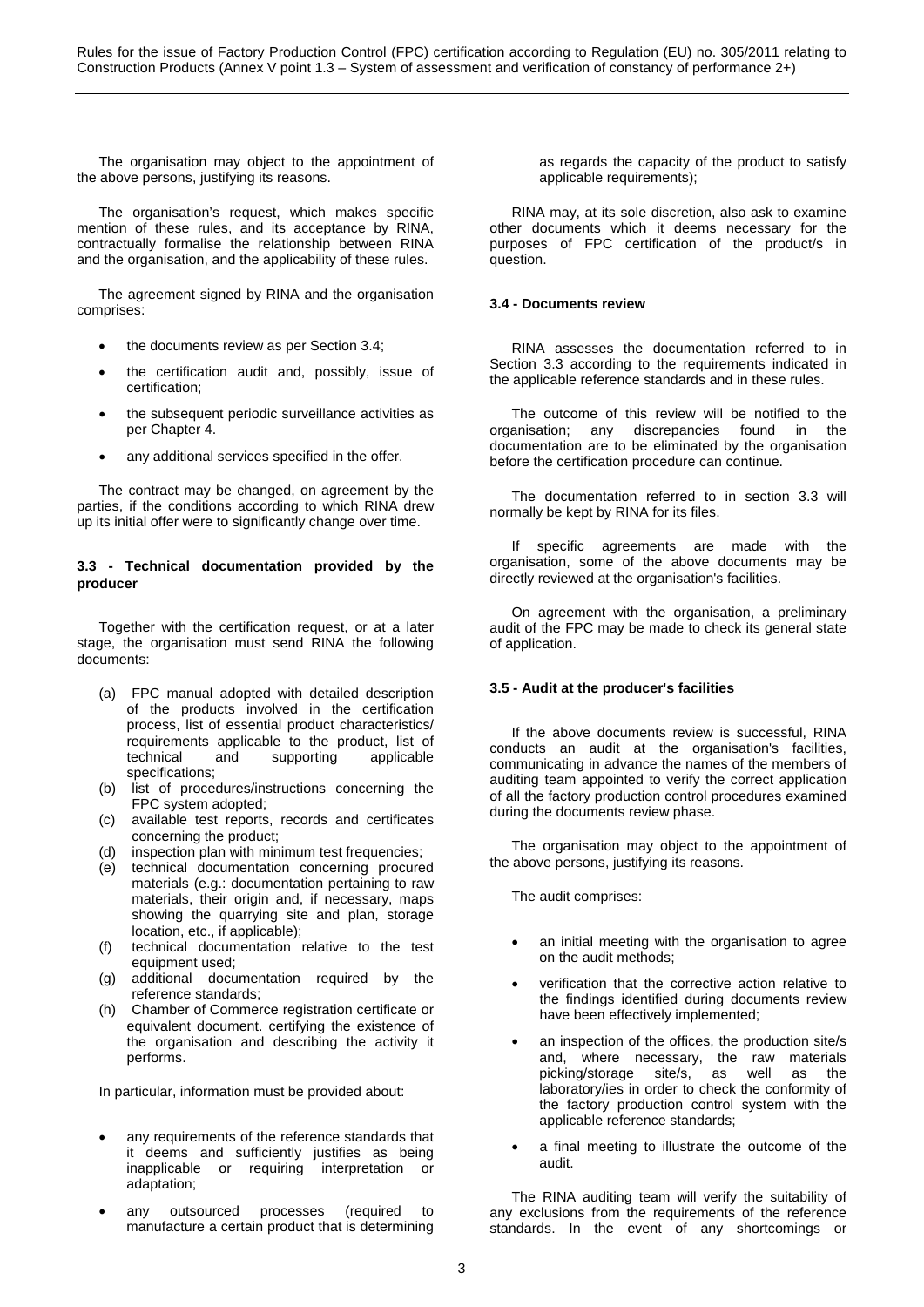differences from the declaration in the FPC system documentation, it may notify the organisation of one or more non-conformities.

During the audit, the organisation must demonstrate, for each product, that the applicable reference standard is applied and that the FPC system has been fully operative for at least three months and that the system and the relative documented procedures are effectively implemented.

For this purpose, also during the surveillance audits (specified below), the RINA auditors must be allowed free access to the production areas, to staff and to documentation and be given all necessary assistance by the staff appointed to supervise the audit.

## **3.6 - Audit report**

At the end of the visit, the organisation is given an audit report containing any non-conformities found as well as any recommendations.

The organisation may indicate any reservations or observations concerning the findings by the RINA surveyors in the relative space in the audit report.

The contents of this report are subsequently confirmed by RINA in writing.

If no written communication is received from RINA, the report is deemed to be confirmed three working days after it was given to the organisation.

After analysing the causes of any non-conformities (the various typologies of which are defined in section 3.7) contained in the above report, the organisation must, within the date indicated on the report, propose the necessary corrective action to RINA as well as the expected deadline required for their implementation.

Acceptance of the proposals and of the relative implementation deadlines will be notified in writing to the organisation by RINA.

In the event of A-type findings (see next section) the certification process is suspended; in the event of other findings, the number of which, in the audit team's judgement, may compromise the efficiency of the system, the certification process is also suspended.

In these cases, RINA may perform a supplementary audit within three months in order to ascertain whether the proposed corrective action has been taken; if this audit is successful the certification process is resumed.

The auditing team may decide to perform the supplementary audit on site or on the documents, depending on the type of corrective action involved.

If the above deadline is exceeded, the FPC adopted by the organisation is fully reviewed within six months from the date of the finding.

After the six month period has elapsed and the situation still remains negative, RINA reserves the right to definitively close the certification file and charge the organisation for the time spent and expenses incurred up to that moment.

In such a case, if the organisation wishes to proceed with RINA certification, it must submit a new application and repeat the certification procedure.

In special cases, the above time limits may be modified at the request of the organisation, if considered justified by RINA.

# **3.7 - Typology of findings**

The findings relative to the object of the certification are divided into the following types:

- (a) A-type findings (major non-conformities):
	- the total non-consideration of one or more requirements of the reference standards;
	- a situation that could lead to the delivery of nonconforming products or products which do not comply with the legislation in force on the product emission SM;
	- the non-observance of one or more requirements of these rules;
	- a situation that is likely to cause a failure in the FPC system or reduce its ability to assure the control of the product subject to marking.
- (b) B-type findings (secondary failures or minor nonconformities):
	- a condition that, in the RINA auditing team's opinion and experience, is likely to not cause a failure in the FPC system or not reduce its ability to assure product control
- (c) C-type findings (recommendations, observations):
	- suggestions made with a view to improving the system that do not directly pertain to the<br>prescriptions of the reference standard  $p$ rescriptions of the applicable to the product.

## **3.8 - Issue of certification**

Following the successful completion of the findings and validation by the relative Technical Committee, a special certificate with relevant annex is issued for the factory production control of each type product and production site, as required by the reference harmonised standard.

RINA issues a specific certificate for each product typology in relation to the production facility where it is manufactured.

The certificate contains the name and address of the organisation, the address of the production site, the identification of the product object of FPC, the applicable harmonised standard, the date of initial issue and the current date of issue.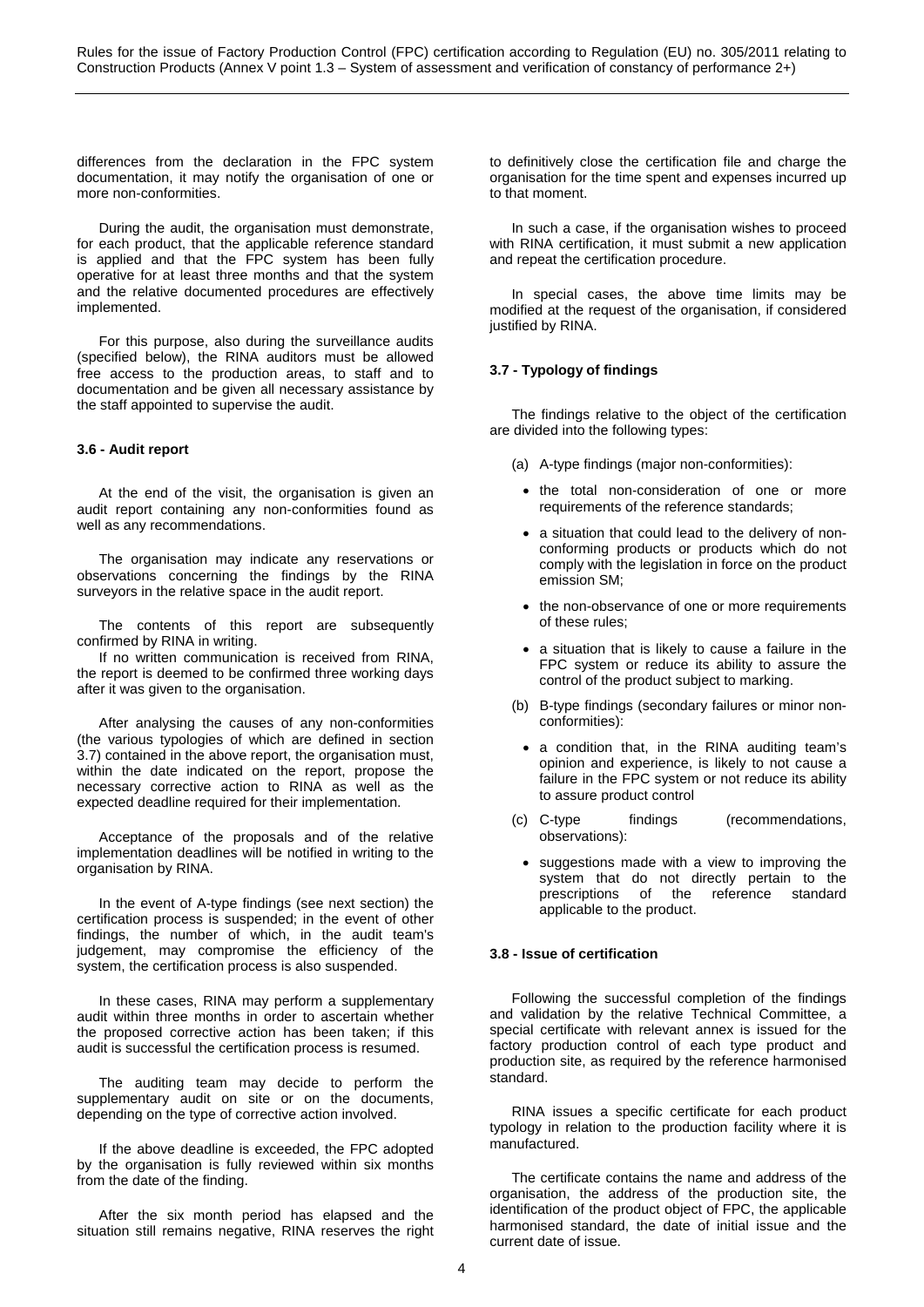The Annex to the certificate contains a detailed description of the product/s object of the FPC.

From the moment of issue of the certificate by RINA, this and the relative surveillance audit plan will made available to the organisation in the "Member Area" of the RINA website [\(www.rina.org\)](http://www.rina.org/).

The organisation may therefore enter and download the above documents directly from this area of the RINA website.

If it is impossible to access the Internet, the organisation may request a hardcopy from the pertinent RINA Office.

The validity of the certificate is subject to the success of the subsequent surveillance audits defined in Chapter 4.

The frequency and scope of these audits will be established by RINA on a case-by-case basis according to a periodic audit plan that will be sent to the organisation together with the certificate.

The Manufacturer's Declaration of Performance must then be drawn up in accordance with the reference harmonised standard and the contents of RINA certification.

## **CHAPTER 4 - MAINTAINING CERTIFICATION**

### **4.1 - General conditions for maintaining certification**

The organisation must ensure its factory production control system remains compliant with the applicable reference standards.

The organisation undertakes to inform RINA of any significant change that may affect the requirements that determined FPC certification.

The organisation must keep records of any claims relative to the certified product and the relative corrective action taken to address the non conformities made during the surveillance audits and must make then available to RINA.

RINA reserves the right to conduct supplementary audits at the organisation in the event of particularly significant claims or reports concerning non-conformity of the FPC with the requirements of the reference standard and of these rules.

If the organisation refuses without a justified reason, RINA may decide to suspend certification.

If RINA considers the claims and reports to be justified, the cost of the supplementary audit will be charged to the organisation.

The validity of the certificate is confirmed following the successful outcome of the surveillance audit.

## **4.2 - Maintenance of certification for products subject to system of assessment and verification of constancy of performance 2+**

For products subject to system of assessment and verification of constancy of performance 2+, the validity of the certificate is subject to the successful outcome of the periodic surveillance audits performed by RINA on the factory production control system.

Unless otherwise indicated in the reference standards, surveillance audits are performed at least once a year, within the date established in the periodic audit plan communicated to the organisation.

This plan may be modified by RINA on the basis of the results of each audit.

Any differences with respect to the above audit plan, due to justified reasons, must be agreed in advance with RINA.

The surveillance audit dates are agreed with the organisation in good time and confirmed in writing together with names of the members of the RINA auditing team.

The organisation may object to the appointment of the above persons, justifying its reasons.

The outcome of the audits is notified as described in section 3.6.

The validity of the certificate is confirmed following the successful outcome of the surveillance audits.

In the event of major non-conformities or other findings whose number, in the auditing team's opinion, is such as to impair the correct functioning of the FPC, the organisation will be subject to a supplementary audit within the time limits established by RINA in relation to the type of the non-conformities and, in any case, not more than three months after the surveillance audit, in order to check the effectiveness of corrections and of the proposed corrective action.

If the non-conformities are not eliminated within the established times or if they prevent the supplied product from satisfying applicable standards, RINA may suspend certification until these non-conformities have been eliminated (see section 6.1).

All expenses deriving from any additional audits, as described above, will be charged to the organisation.

# **CHAPTER 5 - MODIFICATION OF CERTIFICATION**

### **5.1 - Modifications made by the organisation**

During the validity of the certification, the organisation must promptly inform RINA of any significant changes concerning the certified factory production control system.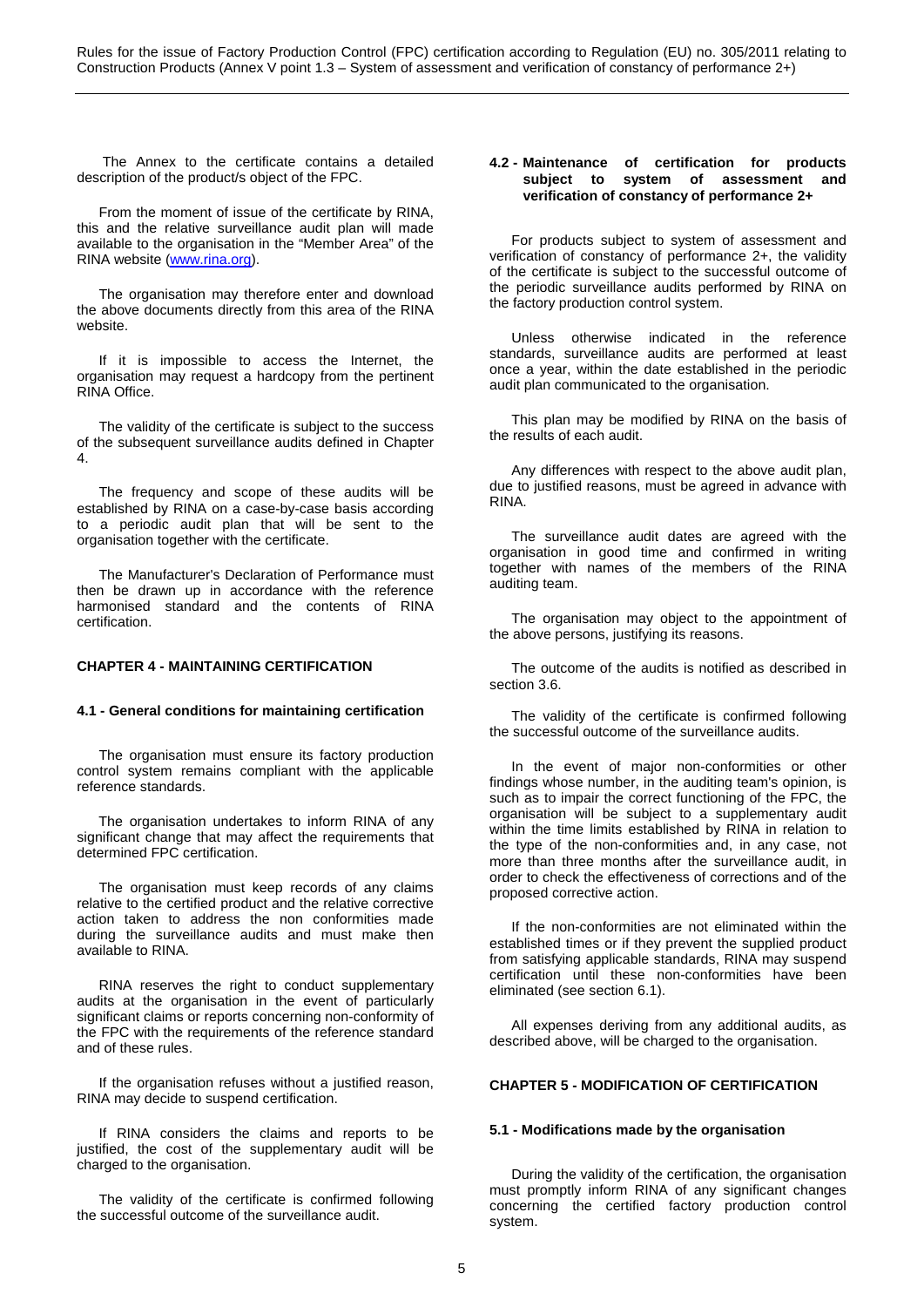Depending on the type of modifications proposed, RINA informs the organisation of its valuations within 30 working days from receipt of notification of the proposed modifications, reserving the right to perform a supplementary audit to assess the influence of the variants on the factory production control system.

If the modifications proposed by the organisation involve an extension of auditing activities, RINA may ask the organisation to review the contractual conditions for future auditing activities. If the organisation refuses to do so, RINA may withdraw from the agreement with thirty day's notice.

In case of a change of company name, the organisation must inform RINA accordingly and send the following documentation:

- a copy of the organisation's new Chamber of Commerce registration certificate or equivalent document,
- a copy of the notarial act certifying the change.

After making appropriate investigations, RINA issues a new certificate, which cancels and replaces the previous one.

A copy of each revision of the relevant documentation for the purposes of the FPC system in question (manual, procedures, etc.) must be kept at RINA's disposal for examination at the organisation's facilities.

During audits, RINA may request, for filing purposes, an extract from the above documentation in order to have evidence of the documental structure of the organisation's FPC System in force at the moment such audits took place.

## **5.2 - Modifications to the Technical Specifications and rules**

Each modification made by RINA to its rules for obtaining and maintaining certification, for example, following the issue of new legislation, will be notified to all the Organisations certified by RINA and which must adapt to the new provisions.

When informing the above organisations of any modifications made to its rules, RINA:

- considers any comments they may wish to make;
- specifies and notifies to the organisations the date the modifications come into force, the deadlines of the transitory period and any modifications required;
- checks, where necessary, the conformity and suitability of the measures taken by organisations to comply with the new requirements, also by conducting supplementary audits at the latter's expense.

Organisations must keep the documents sent by RINA updated and eliminate all obsolete versions.

The failure of the organisation to adapt to the new requirements within the agreed deadlines may cause certification to be suspended or withdrawn.

Organisations that do not accept the new requirements withdraw from certification as indicated in chapter 7.

# **5.3 - Transfer of certificates**

If an organisation possessing factory production control certification issued by a notified body other than RINA, presents an application for certification as indicated in section 3.1, RINA, after verifying that the certificate is valid, performs an audit which includes:

- a documents review as indicated in section 3.4 of these rules;
- a review of the audit reports drawn up by the notified body issuing the previous certification;
- an examination of the evidence of the corrective action taken related to the non-conformities issued during the previous audit, or the evidence of the review, acceptance and verification of the effectiveness by the previous notified body;
- possible audit at the organisation, the scope of which depends on the conformity and validity of the previously issued certification

The contract between RINA and the organisation is managed as indicated in chapter 3, depending on the scope of auditing activities.

After the satisfactory completion of the above activities and validation by the relative RINA Technical Committee, certification of the FPC system in question is issued, as indicated in these rules.

Generally speaking, surveillance audits are performed according to the plan established by the organisation that issued the previous certification.

## **CHAPTER 6 - SUSPENSION, REINSTATEMENT AND REVOCATION OF CERTIFICATION**

## **6.1 - Suspension of certification**

The validity of the certification may be suspended as indicated in "GENERAL CONTRACT CONDITIONS GOVERNING SYSTEM, PRODUCT AND STAFF CERTIFICATION" and in the following specific cases:

- if the Organisation refuses to allow the scheduled surveillance audits to be performed at the required frequencies;
- if serious non-conformities are found in the factory production control system which have not been corrected within the time limits established by RINA;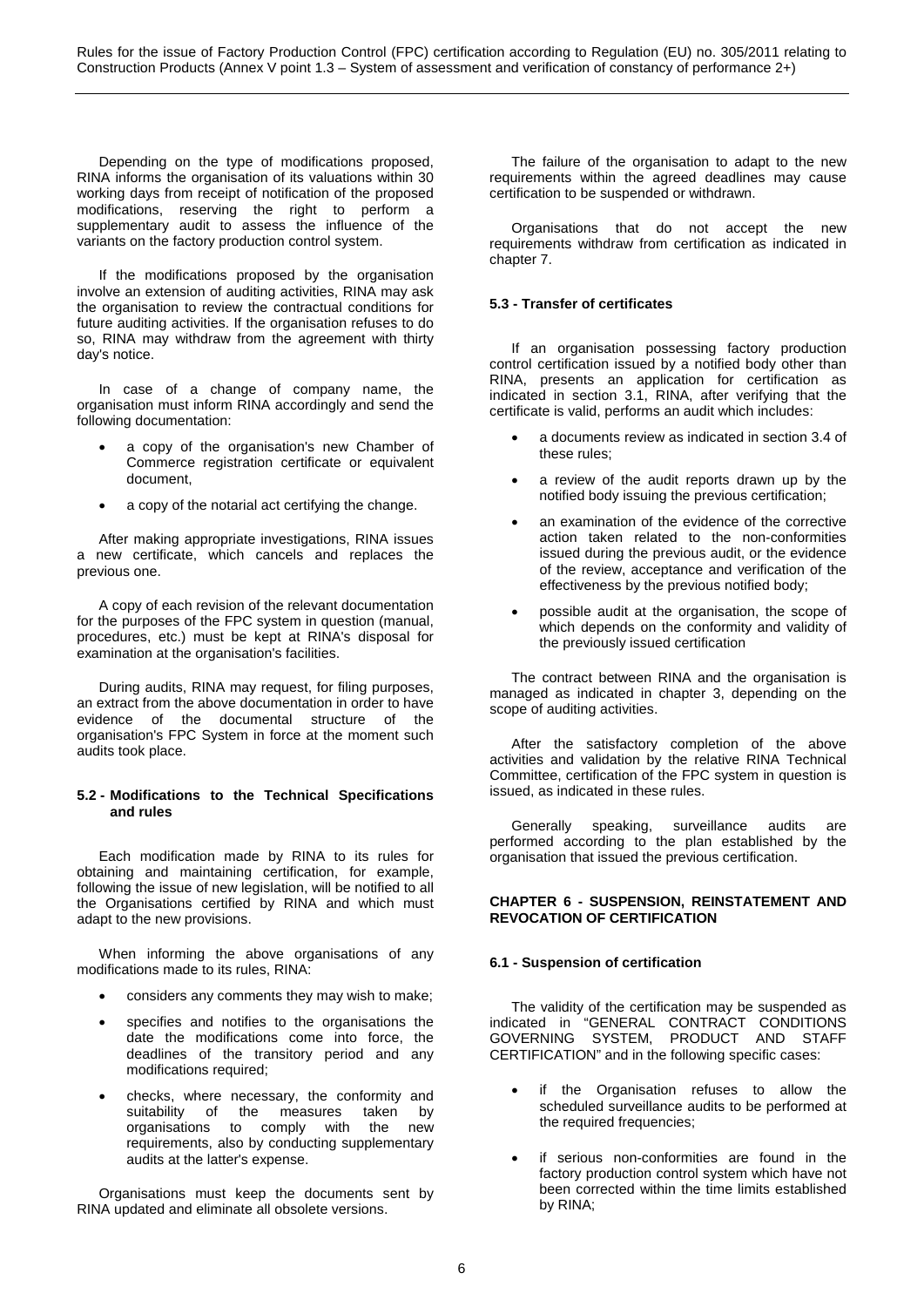- if the organisation does not observe the deadlines established for the communication of corrective actions, following non-conformities indicated on the audit report;
- if the organisation has made modifications to its factory production control system that have not been accepted by RINA;
- if the organisation has undergone important restructuring and this has not been reported to RINA;
- if the organisation refuses or obstructs the participation of observers from the competent Supervisory Authority in audits;
- if the organisation fails to pay RINA for its services;
- if any justified and serious claims received by RINA are confirmed;
- if the organisation has incorrectly used the RINA identification information to apply to the producer's declaration of performance for the purposes of CE marking on the product and/or the certification issued by RINA and has not applied the measures requested by RINA;
- if there is evidence to show that the factory production control system does not ensure observance of the law and compulsory regulations applicable to the characteristics of the supplied product;
- any other circumstances that RINA considers have a negative affect on the factory production control system.

The organisation may also make a justified request to suspend certification, normally for not more than six months.

This suspension will be notified to the organisation by registered letter, stating the conditions for re-instating certification and the date by which the new conditions are to be complied with.

Suspension of the validity of certification may be made public by RINA.

During suspension, the organisation may not make use of RINA certification (number of the Certificate, RINA identification, etc.) both on the producer's declaration of performance for the purposes of CE marking of the product in question, and on any other document.

## **6.2 - Reinstatement**

Reinstatement of certification is subject to verification that the shortcomings which led to the suspension itself have been eliminated. This is achieved by means of an analytical audit checking the compliance of the factory production control system with all the requirements of the reference standards.

This is notified by registered letter to the organisation and made public by RINA if the notice of suspension was also made public.

## **6.3 - Revocation**

Failure to fulfil the conditions as per 6.2 above by the established date will lead to revocation of certification.

Revocation of the certificate may be decided as indicated in "GENERAL CONTRACT CONDITIONS GOVERNING SYSTEM, PRODUCT AND STAFF CERTIFICATION" and in the following specific cases:

- when there are reasons such as those indicated in 6.1 for suspension, which are held to be particularly serious;
- upon formal request if the organisation does not want to or cannot comply with the new instructions issued by RINA (see chapter 5);
- if the organisation stops supplying the product covered by the certified factory production control for a period lasting not more than six months as a rule;
- if the organisation regularly fails to pay RINA for its services;
- if the organisation does not accept the new economic conditions established by RINA due to a modification in the contract;
- for any other reason that RINA deems to be serious.

Revocation of certification is notified to the organisation by registered letter. Revocation is made public by RINA.

The organisation whose certification has been revoked must return the relative certificate to RINA and may not make use of RINA certification (number of the Certificate, RINA identification, etc.) both on the producer's declaration of performance for the purposes of CE marking of the product in question, and on any other document.

Any organisation which, following revocation of its Certificate, wishes to be re-certified, must submit a new application and follow the entire procedure all over again.

# **CHAPTER 7 – WITHDRAWAL FROM CERTIFICATION**

### **7.1 - Withdrawal by the producer**

The organisation may present a request to withdraw certification of some or all of the products for which it had obtained certification due to termination of production or other reasons.

In this case the organisation must return the relative certificate.

On receipt of a withdrawal request, RINA updates the